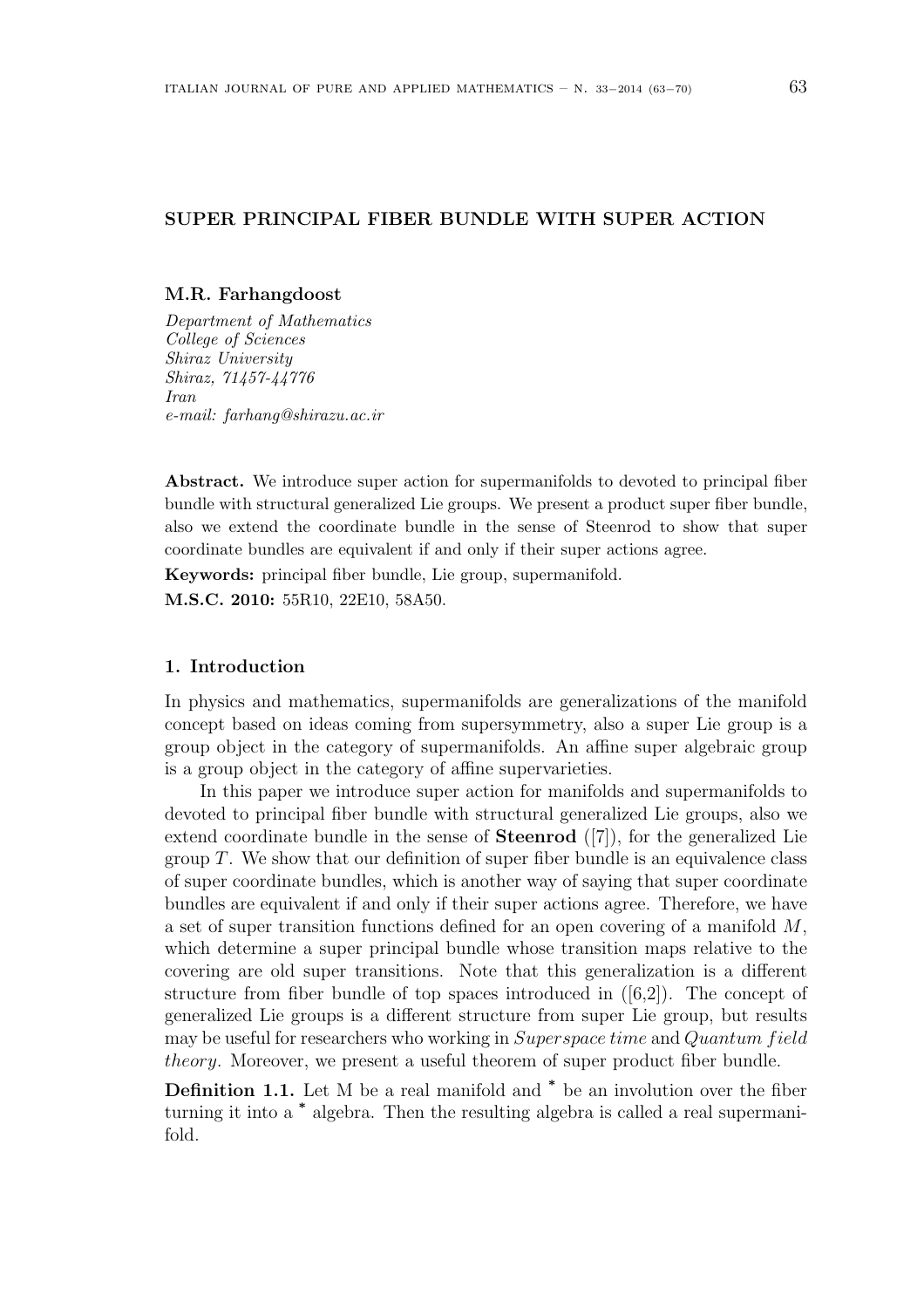Note that, in physics the points of this algebra isn't a point set space and so doesn't "really" exist. A supermanifold is a concept in noncommutative geometry.

**Example 1.2.** Each supermanifold is a real  $C^{\infty}$  manifold.

Now, we present the concept of generalized Lie group(top space), which is both a generalized group and a manifold, such that the generalized group operations are  $C^{\infty}$ . The several authors studied various aspects and concepts of generalized group, well known from standard groups, [4,5].

Definition 1.3. ([6],[1]) A non-empty Hausdorff smooth d-dimensional manifold T is called a top space if there is an associative action "<sup>\*</sup>." on T such that  $t \cdot s \in T$ , for every  $t, s \in T$ , and satisfies in the following conditions (Note that  $t \cdot s$  showed that by  $ts.$ ):

- (i) For each  $t \in T$ , there is a unique  $e(t) \in T$  such that  $te(t) = e(t)t = t$ ;
- (ii) For each  $t \in T$ , there is  $s \in T$  such that  $ts = st = e(t)$ ;
- (iii) For all  $t, s \in T$ ,  $e(ts) = e(t)e(s)$ ;
- (iv) The mappings

$$
m_1: T \times T \longrightarrow T
$$
  
\n $(t, s) \longmapsto ts$  and  $m_2: T \longrightarrow T$   
\n $t \longmapsto t^{-1}$ 

are smooth mappings.

Note that,  $e(t)$  is called the identity of t. Moreover, s is called the inverse of t, and denoted by  $t^{-1}$ .

Example 1.4. ([6]) Each Lie group is top space.

There is a Lie groups which is not top space, for example:

**Example 1.5.** ([6]) The *n*-torus  $\mathbb{T}^n = \frac{\mathbb{R}}{\mathbb{Z}}$  with the product:

$$
((r^1, ..., r^n) + \mathbb{Z}, ((s^1, ..., s^n) + \mathbb{Z}) \mapsto ((r^1 + s^1, ..., r^{n-1} + s^{n-1}, r^n) + \mathbb{Z})
$$

is a top space, which is not a Lie group.

## 2. Super action of top spaces

All of us knew how important actions of Lie groups on manifolds are, in this section at first we introduce a super action for supermanifolds and generalized Lie groups as a generalization of usual action for Lie groups, and then we shall introduce the notion of a super principal fiber bundle, also we shall present on the most important class of super fiber bundle, moreover we shall make a super coordinate bundle, in the sense of Steenrod, to find a balance with respect to the super actions.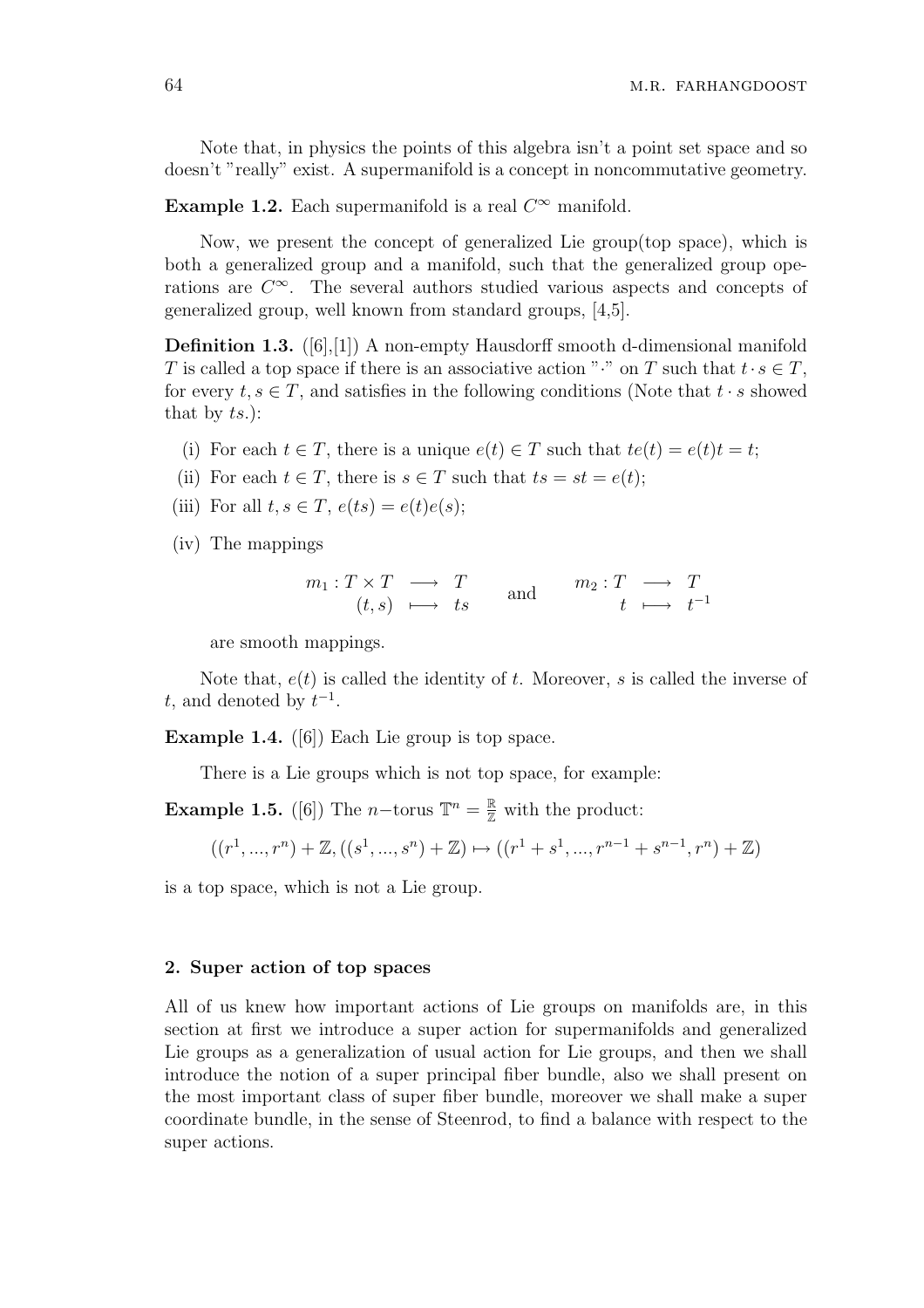**Definition 2.1.** ([2]) A super action (or generalized action) of top space T on supermanifold (or manifold) M is differentiable map  $\lambda : M \times T \longrightarrow M$  which satisfies the conditions:

- (i) For any  $m \in M$ , there is  $e(t)$  in T such that  $\lambda(m, e(t)) = m$ ;
- (ii)  $\lambda(\lambda(m, t_1), t_2) = \lambda(m, t_1t_2)$  for all  $t_1, t_2 \in T$  and  $m \in M$ .

In this case, we called  $T$  superacts on  $M$ .

**Remark.** We often use the notion  $tm$  instead of  $\lambda(m, t)$ , so the second condition in this notation is  $(mt<sub>1</sub>)t<sub>2</sub> = m(t<sub>1</sub>t<sub>2</sub>).$ 

Note that, if T is a Lie group, then a super action is an action  $(C^{\infty} \text{ action})$ .

**Example 2.2.**  $T = R \times R - \{0\}$  with product  $(a, b) \cdot (e, f) = (be, bf)$  is top space [Remark:  $e((a, b)) = (a/b, 1)$  and  $(a, b)^{-1} = (a/b^2, 1/b)$ ]. The map  $\lambda : R \times T \longrightarrow R$ defined by  $\lambda(c,(a,b)) = ac/b$  is a super action.

T is said to super acts effectively, if  $m \cdot t = m$ , for all  $t \in T$ , implies that  $t \in e(T)$ . Also, T supper acts transitivity to the right if for every  $m, n \in M$ , there is  $t \in T$  such that  $mt = n$ .

T super acts *freely* if the only elements of T having fixed point on  $M$  are belong to the identity set  $e(T)$ , where  $e(T)$  the set of all identity elements in T, also the set  $O(m) = \{mt | t \in T\}$  is called the *orbit* of m.

Now, we introduce a product super fiber bundle:

**Definition 2.3.** A super principal fiber bundle is a set  $(P, T, M)$ , where P, M are differentiable manifolds,  $T$  is a top space such that:

- (i)  $T$  super acts freely to the right on  $P$ ;
- (ii) M is the quotient space of P, by equivalence under T, and projection  $\pi : P \to M$  is differentiable;
- (iii) For every  $m \in M$ , there is an open set U of m and differentiable map  $F_U : \pi^{-1}(U) \to T$  such that  $F_U(pt) = e(t)F_U(pt)$ , for all  $t \in T$  and  $p \in U$ .

Also, the map of  $\pi^{-1}(U) \to U \times T$  given by  $p \mapsto (\pi(p), F_U(p))$  is a diffeomorphism. In this case,  $P$  is called the super bundle space,  $M$  the base space, and T the structural top space.

Note that, we can easily extend this definition for spurmanifolds  $P$  and  $M$ , moreover, if  $T$  is a Lie group, then the concept of super principal fiber bundle is the concept of principal fiber bundle, it clear that, there is a super principal fiber bundle which is not a principal fiber bundle (see Example 1.5). Now, by Definition 2.3 we make a product super bundle, which is very important case in the sense of Steenrod ([6]):

**Theorem 2.4.** Let  $T$  be a top space,  $M$  a manifold (or supermanifold), and  $P = T \times M$ , also P provided with the right super action of T on itself in the second factor, then  $(P, T, M)$  is a super principal fiber bundle.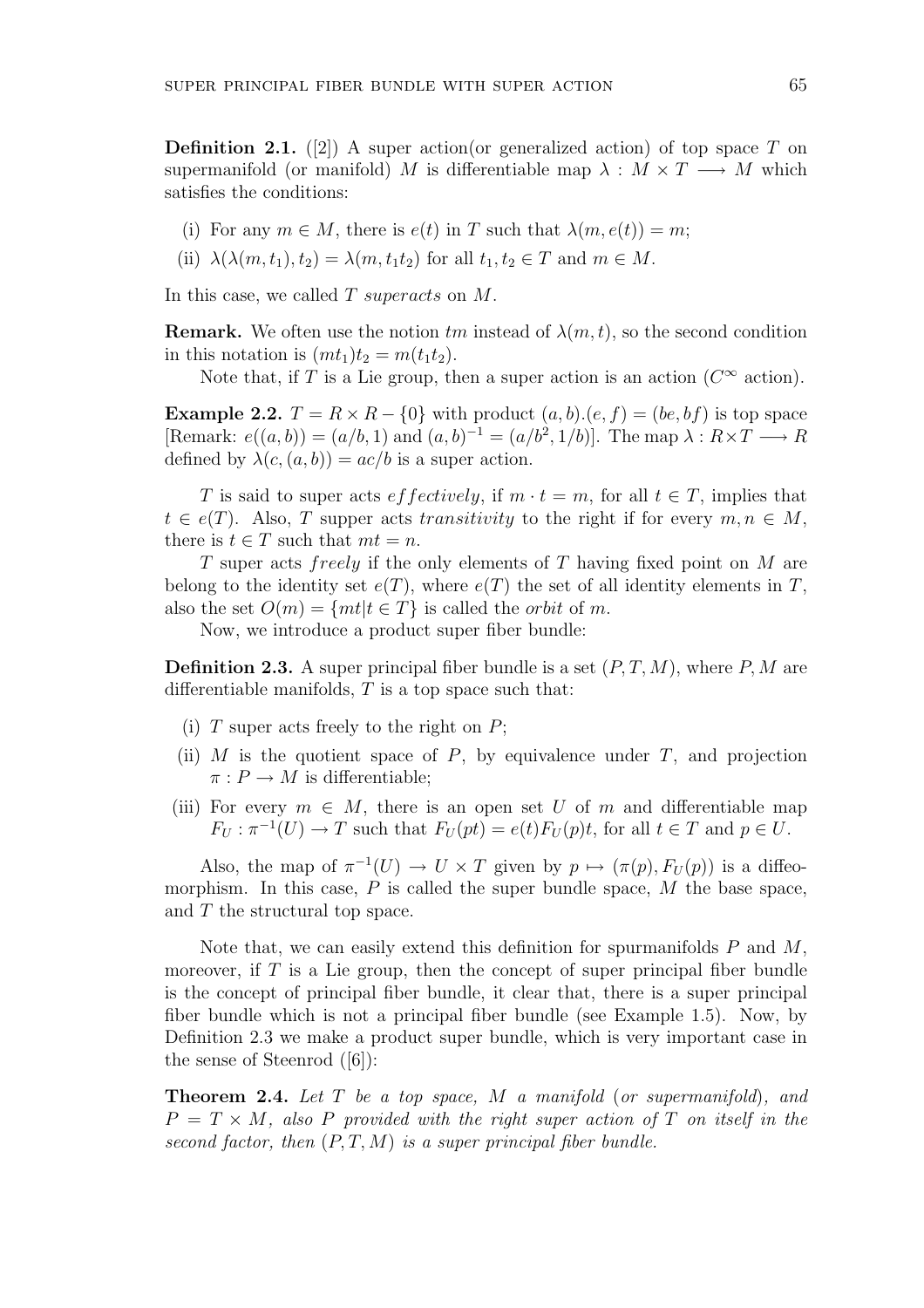Proof. At first, we define a suitable super action: Define  $P \times T \to P$  by  $((m, t), t') \mapsto (m, e(t')tt')$ . We show that this  $C^{\infty}$ -map satisfies in the conditions of Definition 2.3. Let  $(m, t) \in P$ , since  $t \in T$ , then  $e(t) \in T$ . Moreover,  $(m, t)e(t) = (m, e(e(t))te(t)).$ By uniqueness of identity in Definition 1.3, we have  $e(e(t)) = e(t)$ . Then  $(m, e(e(t))te(t)) = (m, t)$ . Moreover,  $(((m, t), t_1), t_2) = ((m, e(t_1)tt_1), t_2) = (m, e(t_2)e(t_1)tt_1t_2).$ By definition of top spaces, we knew that  $e(t_1)e(t_2) = e(t_1t_2)$ , so

$$
(m, e(t_2)e(t_1)tt_1t_2) = (m, e(t_1t_2)tt_1t_2) = ((m, t), t_1t_2).
$$

Therefore, T super acts on P.

**Step I.** Let  $(m, t) \in M \times T$ , and there exist  $t' \in T$  such that

$$
(m, t)t' = (m, e(t')tt') = (m, t).
$$

Then  $e(t')tt' = t$ , then  $e(e(t')tt') = e(t)$ . By uniqueness of identity, we have  $e(e(t')tt') = e(t)$ . Then  $e(t') = e(t)$ , and so  $e^{-1}(e(t')) = e^{-1}(e(t))$ . Therefore,  $e(t')tt' = e(t)tt' = tt'.$ Since  $e(t')tt' = t$ , then  $tt' = t$ , and then, by multiplying t' from the left side, we have  $t^{-1}tt' = t^{-1}t$ . Then  $e(t)t' = e(t)$ . Since  $e(t) = e(t')$ , then  $e(t)t' = e(t')t' = t'$ . Hence  $t' = e(t)$ . Therefore,  $t' \in e(T)$ , thus T super acts freely on P.

Step II. Let  $\sim$  be a relation on P, defined by:

 $(m_1, t_1) \sim (m_2, t_2)$  iff there is  $t \in T$  such that  $(m_1, e(t)t_1t) = (m_2, t_2)$ ,

this relation is an equivalence relation, because:

Let  $(m, t)$  belong to P. Since  $e(t) \in T$  and  $(m, t)e(t) = (m, e(t)te(t)) = (m, t)$ , then  $\sim$  is a reflexive relation.

Let  $(m_1, t_1), (m_2, t_2)$  belong to P, and  $(m_1, t_1) \sim (m_2, t_2)$ . Then there is  $t \in T$ such that  $(m_1, e(t)t_1t) = (m_2, t_2)$ . Therefore,

(\*) 
$$
m_1 = m_2 \text{ and } e(t)t_1 t = t_2.
$$

By multiplying  $e(t_1)$  from the left side, we have  $e(t_1)e(t)t_1e(t) = e(t_1)t_2$ . Since

$$
e(t_1)e(t)t_1t = e(t_1)e(t)e(t_1)t_1t; \text{ (because: } e(t_1)t_1 = t_1)
$$
  
=  $e(t_1)t_1t$  (because:  $e(t_1)e(t)e(t_1) = e(t_1)$ )  
=  $t_1t$ 

and

$$
t_1 t = e(t_1)t_2
$$
 (because:  $e(t_1)e(t)t_1 t = e(t_1)t_2$ ,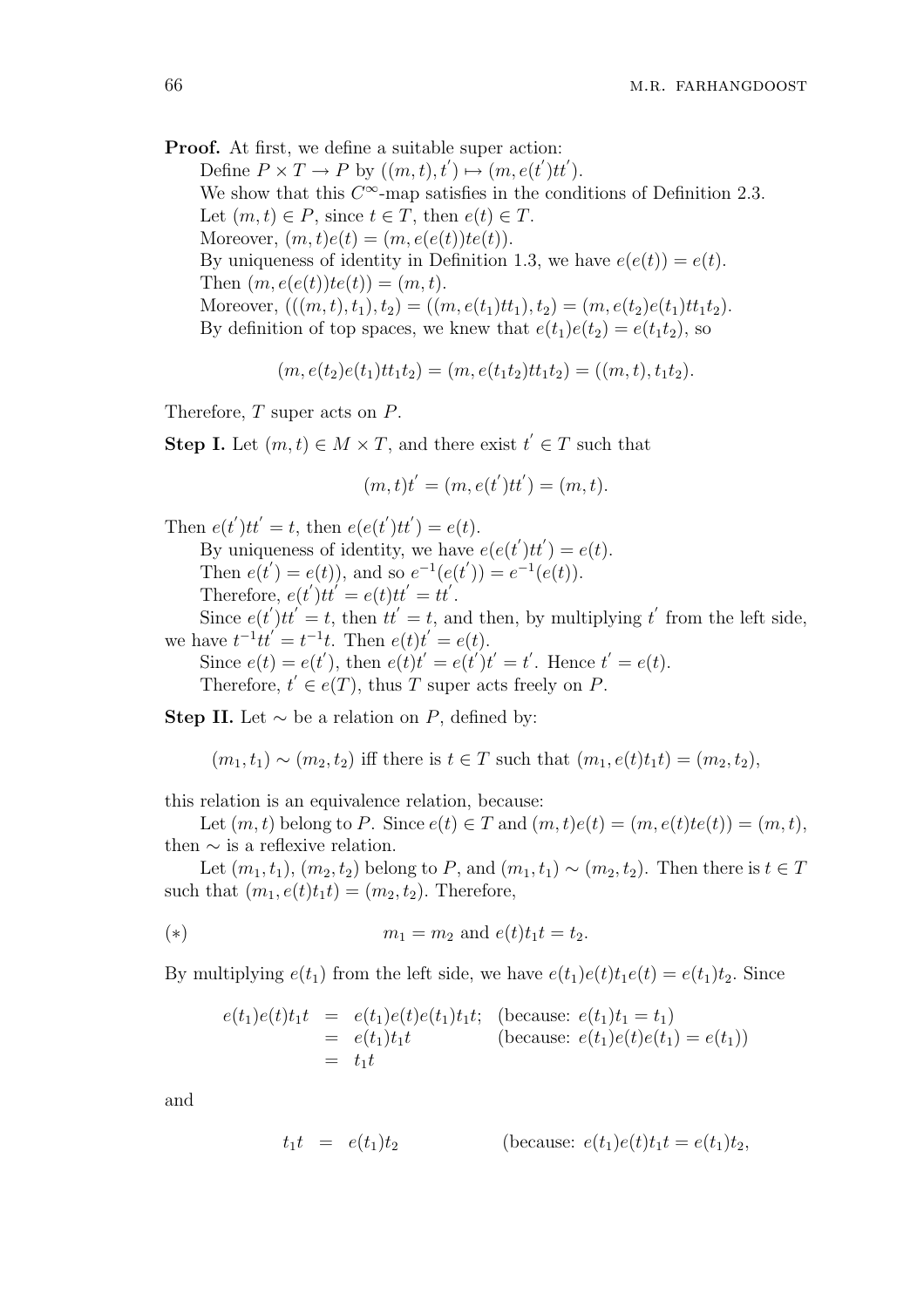then  $t_1t = e(t_1)t_2$ ).

By multiplying  $t^{-1}$  from the right side, we have:  $t_1e(t) = e(t_1)t_2t^{-1}$ . By multiplying  $e(t_1)$  from the right side, we have:

(\*\*) 
$$
t_1e(t)e(t_1) = e(t_1)t_2t^{-1}e(t_1).
$$

We knew that

$$
t_1e(t)e(t_1)=(t_1e(t_1))e(t)e(t_1)=t_1(e(t_1)e(t)e(t_1))=t_1e(t_1)=t_1.
$$

Then, by (\*\*) we have  $t_1 = e(t_1)t_2t^{-1}e(t_1)$ . By (\*), we knew that  $e(t) = e(t_2)$  (because:  $e(e(t)t_1t) = e(t)$ ) and then

$$
e(t_1)t_2t^{-1}e(t_1) = e(t_1)e(t_2)t_2t^{-1}e(t_1)
$$
  
\n
$$
= e(t_1)e(t)t_2t^{-1}e(t_1)
$$
 (because:  $e(t_2) = e(t)$ )  
\n
$$
= e(t_1)e(t^{-1})t_2t^{-1}e(t_1)
$$
 (because:  $e(t^{-1}) = e(t)$ )  
\n
$$
= e((t^{-1}e(t_1))^{-1})t_2t^{-1}e(t_1)
$$
 (because:  $(t^{-1}e(t_1))^{-1} = e(t_1)t$ )  
\n
$$
= e((t^{-1}e(t_1))t_2t^{-1}e(t_1)).
$$

Then, there is  $t^{-1}e(t_1) \in T$  such that:

$$
t_1 = e((t^{-1}e(t_1))^{-1})t_2t^{-1}e(t_1),
$$

and so  $(m_2, t_2) \sim (m_1, t_1)$ , therefore  $\sim$  is a symmetric relation.

Let  $(m_1, t_1), (m_2, t_2)$  and  $(m_3, t_3)$  belong to P, and  $(m_1, t_1) \sim (m_2, t_2)$ ,  $(m_2, t_2) \sim (m_3, t_3)$ , then  $m_1 = m_2$  and  $m_2 = m_3$ , respectively.

Also, there are  $t', t'' \in T$  such that:  $e(t')t_1t' = t_2$  and  $e(t'')t_2t'' = t_3$ . Therefore,  $e(t'')e(t')t_1t't'' = t_3$ . Then  $e(t''t')t_1t't'' = t_3$ , and so

 $e((t''t')^{-1})t_1t't'' = t_3$  (because:  $e(s) = e(s^{-1})$ , for all  $s \in T$ .)

Then  $e((t')^{-1}(t'')^{-1})t_1t't'' = t_3$ . Hence  $e(t')e(t'')t_1t't'' = e((t')^{-1}(t'')^{-1})t_1t't'' = t_3$ . Therefore,  $e(t't'')t_1t't'' = e(t')e(t'')t_1t't'' = t_3$ . Then  $(m_1, t_1) \sim (m_3, t_3)$ , therefore  $∼$  is a transitive relation.

**Step III.** Now, we show that M is the quotient space of P by this equivalence relation under T.

Let  $(m, t_1), (m, t_2)$  belong to P, since  $e(t_2), (t_1)^{-1}t_2$  belong to T, and

$$
e((t_1)^{-1}t_2)t_1(t_1)^{-1}t_2 = e(((t_1)^{-1}t_2)^{-1})e(t_1)t_2
$$
  
=  $e((t_2)^{-1})e((t_1)^{-1})^{-1}e(t_1)t_2$   
=  $e(t_2)e(t_1)e(t_2)t_2$ 

and, since  $e(t_2)t_2 = t_2$  and  $e(t^{-1})e(t_1) = e(t_1)$ , we have

$$
e(t_2)e(t_1)e(t_2)t_2 = e(t_2)t_2 = t_2.
$$

Then

$$
(m, t_1) \sim (m, t_2).
$$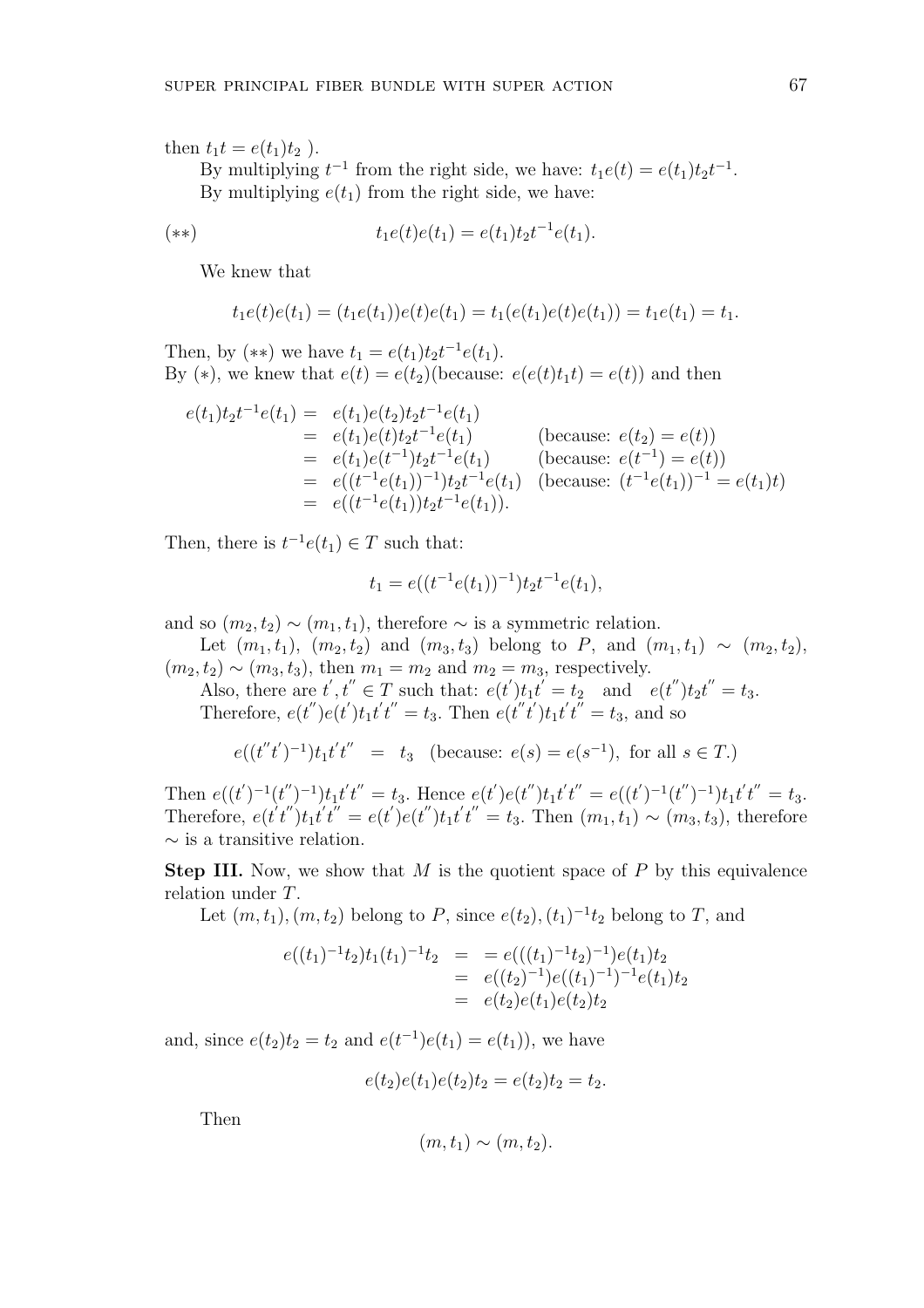Also, by Definition 1.3, it is clear that the projection  $\pi : P \to M$  is a  $C^{\infty}$ map.

Now, let  $m \in M$  be given, it is clear that for each open set U of m in M, we have  $F_U$  commutes with right super action, i.e.,  $F_U(pt') = F_U(pt')$  for every  $t' \in T$  and  $p \in P$ , because:

$$
F_U((m,t),t') = F_U(m,e(t')tt')= e(t')tt'= e(t')F_U((m,t))t'.
$$

Also, the map  $p \mapsto (\pi(p), F_U(p))$  from  $\pi^{-1}(U)$  into  $U \times T$ , which is the identity map, is a diffeomorphism.

Then  $(P, T, M)$  is a super fiber bundle, which is called product super fiber bundle.

Now, we present the structure of super coordinate bundle with structural top space  $T$ , where  $T$  is a top space with the finite identity elements, i.e., the cardinality of  $e(T)$  is finite, note that we knew that  $e^{-1}(e(t))$  is Lie group, for all  $t \in T$ , and also  $e^{-1}(e(t))$  is diffeomorphism to  $e^{-1}(e(t'))$ , for all  $t, t' \in T$ [2, Corollaries 3.2 and 3.3].

Let  $(P, T, M)$  be a super principal fiber bundle, and let  $\{U_i\}$  be an open covering of M such that  $\pi^{-1}(U_i)$  can be represented as a product space via the function  $F_i : \pi^{-1}(U_i) \to T$ . We define a map  $G_{ij}^{e(t)} : U_i \cap U_j \to T$  as follows:

If  $m \in U_i \cap U_j$ , let  $p \in \pi^{-1}(m) \cap \{p_0 t_0 | t_0 \in e^{-1}(e(t)), p_0 \in \pi^{-1}(m)\}\)$ , and put

$$
(G_{ij})^{e(t)}(m) = e(t)F_j(p)e(t)(F_i(p))^{-1}.
$$

Now, we want to show that the definition of  $(G_{ij})^{e(t)}$  is independent of the choice of p.

If  $p' \in \pi^{-1}(m) \cap \{p_0 t_0 | t_0 \in e^{-1}(e(t)), p_0 \in \pi^{-1}(m)\}\$ , then there is  $t_1 \in e^{-1}(e(t))$ such that  $p' = pt_1$ .

Now, we have:

$$
F_j(p')(F_i(p'))^{-1} = F_j(pt_1)(F_i(pt_1))^{-1}
$$
  
\n
$$
= e(t_1)F_j(p)t_1e(t_1)(F_i(p))^{-1}(t_1)^{-1}
$$
  
\n
$$
= e(t_1)F_j(p)t_1(F_i(p))^{-1}(t_1)^{-1}
$$
  
\n
$$
= e(t_1)F_j(p)t_1(t_1)^{-1}(F_i(p))^{-1}
$$
  
\n
$$
= e(t_1)F_j(p)e(t_1)(F_i(p))^{-1}.
$$

Since  $e^{-1}(e(t_1)) = e^{-1}(e(t))$  and  $e(t_1) = e(t)$ , then

$$
e(t_1)F_j(p)e(t_1)(F_i(p))^{-1} = e(t_1)F_j(p)e(t)(F_i(p))^{-1}.
$$

Moreover, it is easy to show that:

$$
(G_{ik})^{e(t)}(m)(G_{kj})^{e(t)}(m) = (G_{ij})^{e(t)}(m),
$$

for all  $m \in U_i \cap U_j \cap U_k \cap e^{-1}(e(t))$  and  $t \in T$ .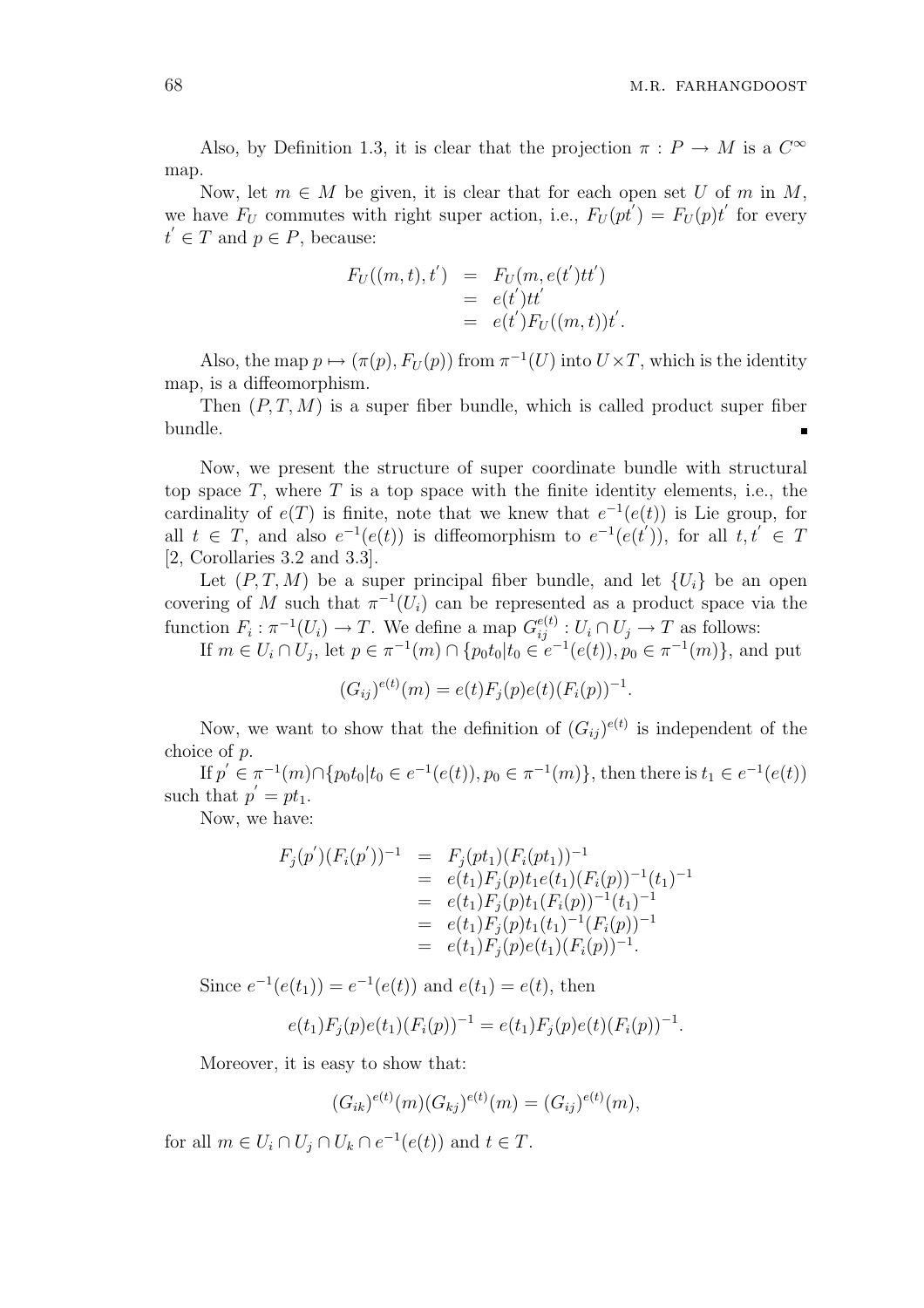By this covering we extend a coordinate principal bundle in the sense of Steenrod  $([6])$ , for all top spaces T.

Since T is a top space with the finite identity element  $e(T)$ , then

$$
T = \bigcup_{e(t)\in e(T)}^{\circ} (e^{-1}(e(t))), \qquad [2, Corollary 3.3].
$$

Now, suppose M is covered by domains of coordinate systems(i.e.,  $\{U_i\}$ ), let

$$
P = \bigcup_{e(t) \in e(T)}^{\circ} \bigcup_i U_i \times e^{-1}(e(t))
$$

and

$$
\bigcup_i (U_i \times e^{-1}(e(t))) \times e^{-1}(e(t)) \to P
$$

defined by  $((u, t), t') \mapsto (u, tt')$ .

For all  $t \in T$ , by the usual manner, we can induce a  $C^{\infty}$  structure on  $(U_i \times e^{-1}(e(t)).$ 

i Since  $e^{-1}(e(t))$  is diffeomorphism to  $e^{-1}(e(t'))$  [2, Corollary 3.2], for all  $t, t' \in T$ , then all of the  $C^{\infty}$  structures are diffeomorphic.

Then, by the projection map and the usual manner, we have a differentiable structure on

$$
\bigcup_{e(t)\in e(T)}^{\circ} \bigcup_i \bigcup (U_i \times e^{-1}(e(t))),
$$

where  $\pi_{e(t)}$ : S  $i_l(U_i \times e^{-1}(e(t))) \to M$  is a projection map, for all  $t \in T$ .

Hence, in the sense of Steenrod, our definition of super fiber bundle is an equivalence class of super coordinate bundle.

Example 2.5. The Euclidean subspace  $R^* = R - \{0\}$ , with the product  $(a, b) \mapsto a|b|$ , is a top space with the identity element  $e(T) = \{+1, -1\}$ , then  $\lambda: R^* \times R \longrightarrow R$  defined by  $\lambda(a,m) = am$  is a super action of top space  $R^*$  on Euclidean manifold R.

Let

 $\sim$ 

$$
U_1 = (-2, \infty)
$$
 and  $U_2 = (-\infty, 2)$ .

Now, let

$$
P = \bigcup_{e(t) \in e(T)}^{\circ} \bigcup_{i} (U_i \times e^{-1}(e(t)))
$$

and

$$
\bigcup_{e(t)\in e(T)}^{\circ} \bigcup_{i} ((U_i \times e^{-1}(e(t))) \times e^{-1}(e(t))) \to R
$$